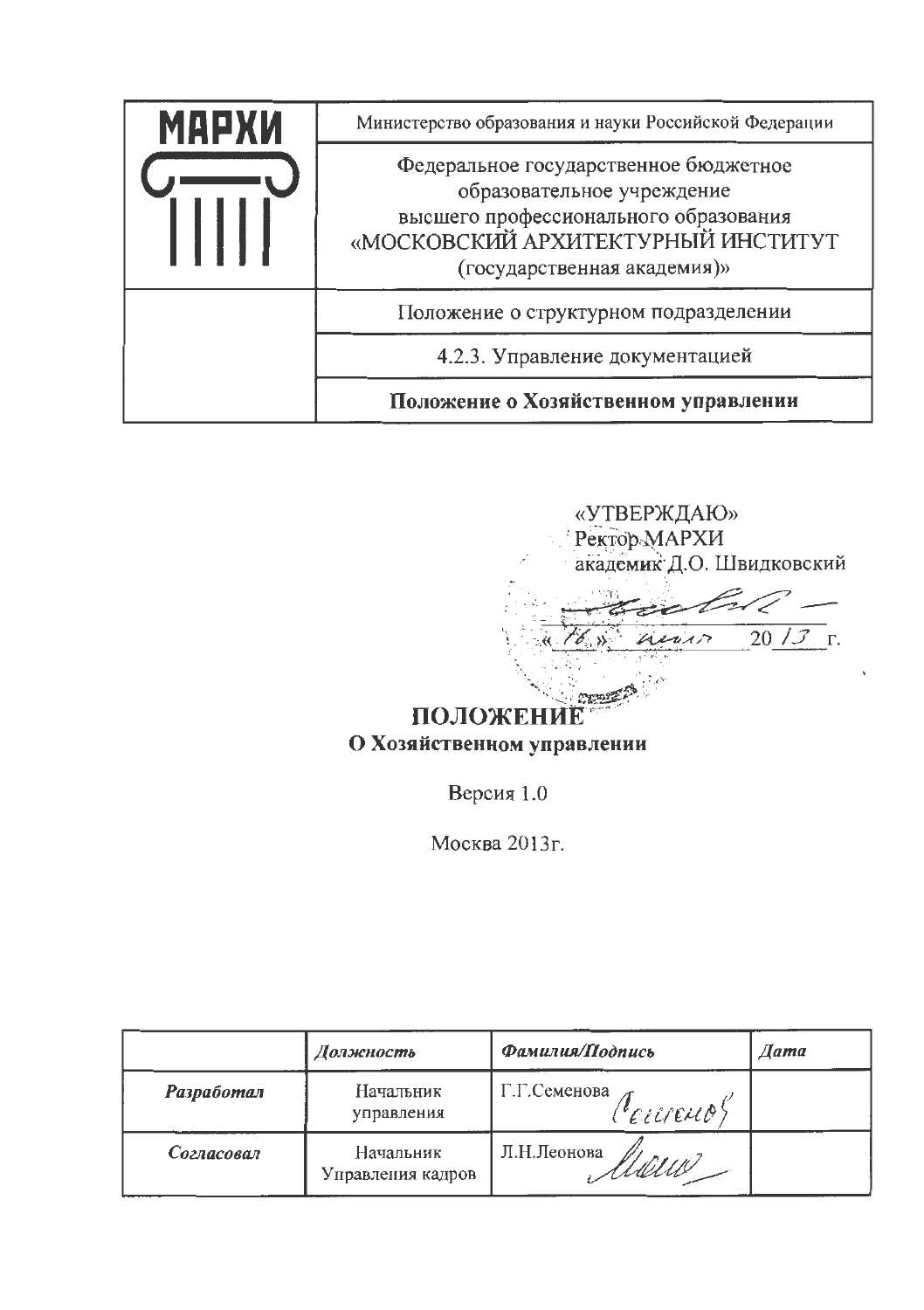СК-ПСП 101-13

# **СОДЕРЖАНИЕ**

| № раздела        | Наименование раздела                                                                                             | Страница       |
|------------------|------------------------------------------------------------------------------------------------------------------|----------------|
|                  | $\overline{2}$                                                                                                   | 3              |
| 1.               | Общие положения                                                                                                  |                |
| 2.               | Организационная структура и порядок взаимодействия<br>ХОЗУ МАРХИ с другими структурными<br>подразделениями МАРХИ |                |
| $\mathfrak{Z}$ . | Функции ХОЗУ МАРХИ                                                                                               | $\overline{2}$ |
| 4.               | Должностные обязанности начальника ХОЗУ МАРХИ                                                                    | 3              |
| 5.               | Полномочия начальника ХОЗУ МАРХИ                                                                                 | 4              |
| 6                | Ответственность                                                                                                  | 5              |
| 7.               | Перечень документов, записей и данных по качеству<br>подразделения                                               | 5              |
| 8.               | Лист согласований                                                                                                | 6              |

| $Bepc$ ия 1.0 | ----<br>_______<br>エニア<br>к | ----- |  |
|---------------|-----------------------------|-------|--|
|               | --                          |       |  |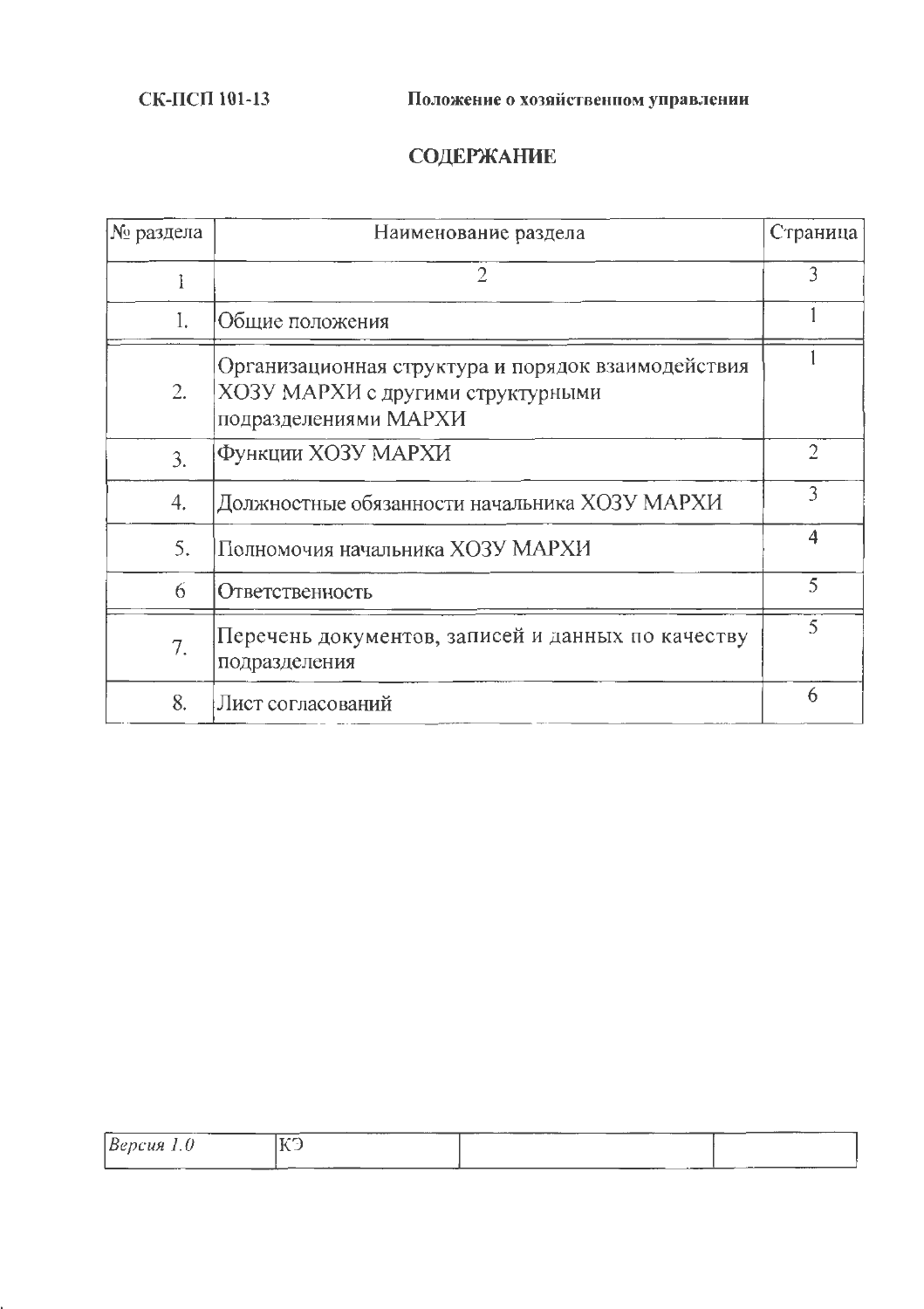## 1. ОБЩИЕ ПОЛОЖЕНИЯ

1.1. Хозяйственное управление (далее - ХОЗУ) является структурным подразделением федерального государственного бюджетного образовательного учреждения высшего профессионального образования «Московский архитектурный институт (государственная академия)» (далее - МАРХИ).

1.2. ХОЗУ МАРХИ создано Приказом Ректора МАРХИ в соответствии с решением Ученого совета от 27.06.2007 №10-06/07.

 $XO3V$ **MAPXH** материально-технического  $1.3.$ предназначено RLL обеспечения деятельности МАРХИ и развитие её материально-технической базы.

1.4. ХОЗУ МАРХИ возглавляет руководитель, который подчиняется непосредственно ректору МАРХИ. Начальник ХОЗУ МАРХИ назначается и освобождается от должности приказом ректора.

1.5. На период временного отсутствия (командировка, отпуск или болезнь) начальника ХОЗУ МАРХИ, его обязанности исполняет сотрудник МАРХИ, назначенный ректором МАРХИ.

1.6. ХОЗУ МАРХИ в своей деятельности руководствуется:

• Конституцией Российской Федерации

• Федеральными конституционными законами и федеральными законами, указами и распоряжениями Президента Российской Федерации, нормативными правовыми актами о государственных образовательных учреждениях и иными нормативно-правовыми актами;

- Уставом МАРХИ:
- Политикой руководства в области качества;
- Целями МАРХИ в области качества;
- решениями Ученого совета МАРХИ;
- внутренними организационно-распорядительными и нормативными документами МАРХИ;
- настоящим Положением.

1.7. Изменения и дополнения в настоящее Положение вносятся по представлению руководителя ХОЗУ МАРХИ приказом ректора МАРХИ.

1.8. Финансово-экономическая деятельность ХОЗУ МАРХИ осуществляется на бюлжетной и внебюлжетной основе.

### 2. ОРГАНИЗАЦИОННАЯ СТРУКТУРА И ПОРЯДОК ВЗАИМОДЕЙСТВИЯ ХОЗУ МАРХИ СО СТРУКТУРНЫМИ ПОДРАЗДЕЛЕНИЯМИ МАРХИ

2.1. Структуру и штатную численность ХОЗУ МАРХИ утверждает Ректор МАРХИ.

2.2. В состав ХОЗУ МАРХИ входят следующие структуры:

| ----      | ---- | ---  |
|-----------|------|------|
| Bepcus1.0 | Έ    | Cup. |
|           |      |      |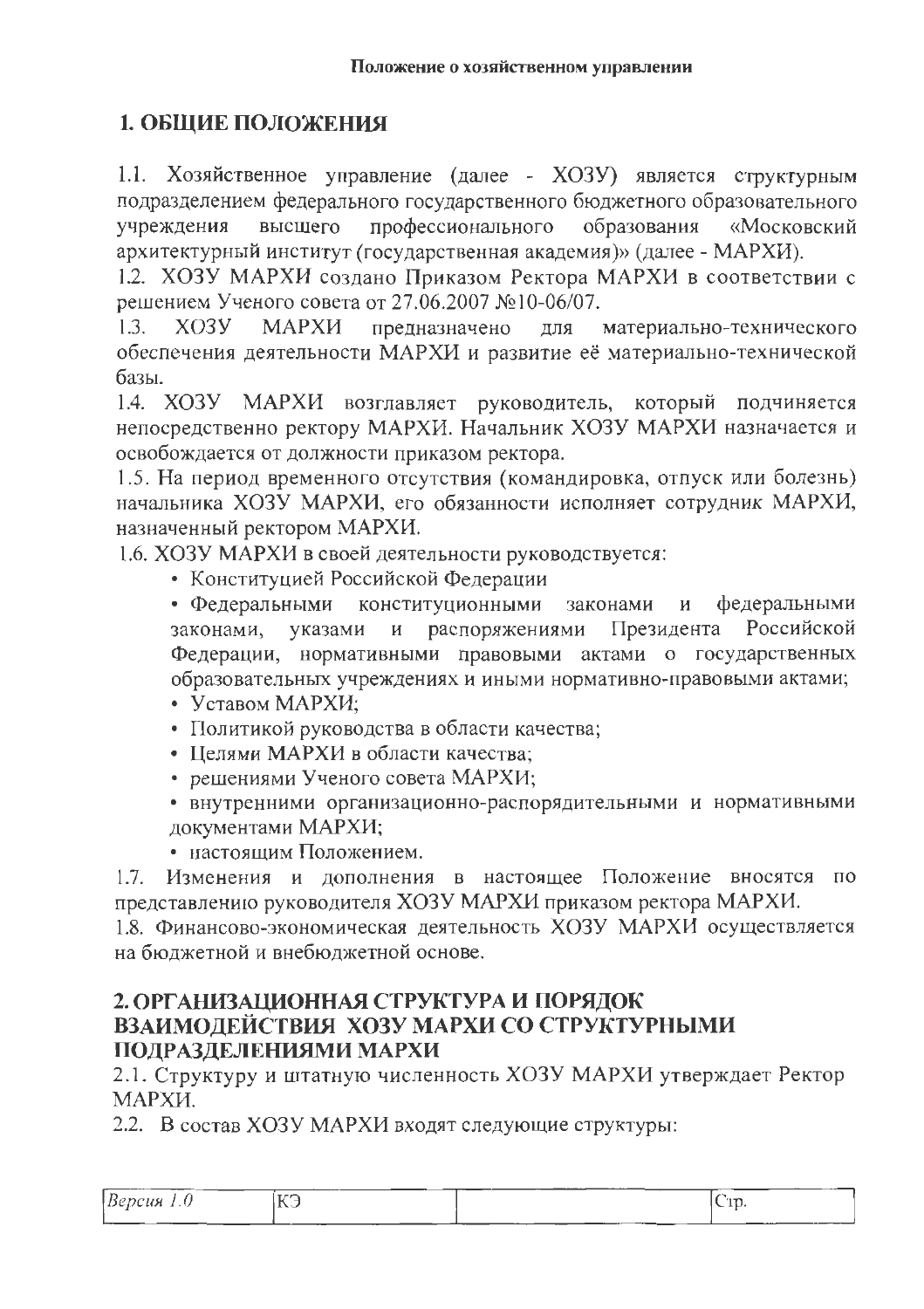#### Положение о хозяйственном управлении

- Отдел по обслуживанию и ремонту зданий;
- Хозяйственный отдел;
- Отдел транспортного и материально-технического обеспечения;
- Общежитие (Дом студента-архитектора).

2.3. Отделы ХОЗУ МАРХИ возглавляют начальники Отделов, которые подчиняются непосредственно начальнику ХОЗУ МАРХИ и назначаются на должность по представлению начальника ХОЗУ МАРХИ приказом ректора МАРХИ.

2.4. Распределение обязанностей структурных между сотрудниками МАРХИ. производится подразделений.  $XO<sub>3</sub>Y$ входящих  $\mathbf{B}$ состав непосредственным начальниками этих подразделений.

2.5. Основные принципы взаимодействия ХОЗУ МАРХИ с ректоратом, факультетами, кафедрами и другими структурными подразделениями МАРХИ осуществляются в рамках основных функций подразделений МАРХИ на и организационновнутренних нормативных основе утвержденных распорядительных документов МАРХИ.

### 3. ФУНКЦИИ ХОЗУ МАРХИ

3.1. Основными направлениями деятельности ХОЗУ МАРХИ являются:

• Разработка и осуществление комплекса мероприятий, обеспечивающих эффективное проведение учебного процесса, научных исследований и производственной деятельности; создание нормальных условий работы, отдыха и проживания учащихся, сотрудников, преподавателей и ученых МАРХИ.

• Материально-техническое обеспечение деятельности МАРХИ и развитие его материально-технической базы.

3.2. В рамках основных направлений своей деятельности ХОЗУ МАРХИ выполняет

### следующие функции:

• Организация эксплуатации и поддержание в исправном состоянии зданий, сооружений, инженерного оборудования.

• Обеспечение санитарно-гигиенических условий в учебных корпусах, общежитии, столовых, учебно-спортивных залах, других хозяйственных и культурно-бытовых помещениях МАРХИ в соответствии с установленными нормами, организация питания учащихся и сотрудников МАРХИ.

проведения текущих ремонтов зданий, сооружений и • Организация коммуникаций.

через систему материально-технического снабжения Обеспечение факультетов, кафедр, научных и производственных подразделений по их другими оборудованием материалами, инвентарем, И заявкам принадлежностями, необходимыми для функциональной деятельности.

| $DEPL$ $U$ | -------<br>___<br>TCT<br>$\sim$ | ___ | ----                       |
|------------|---------------------------------|-----|----------------------------|
|            | ________<br>____                |     | _______<br>______<br>_____ |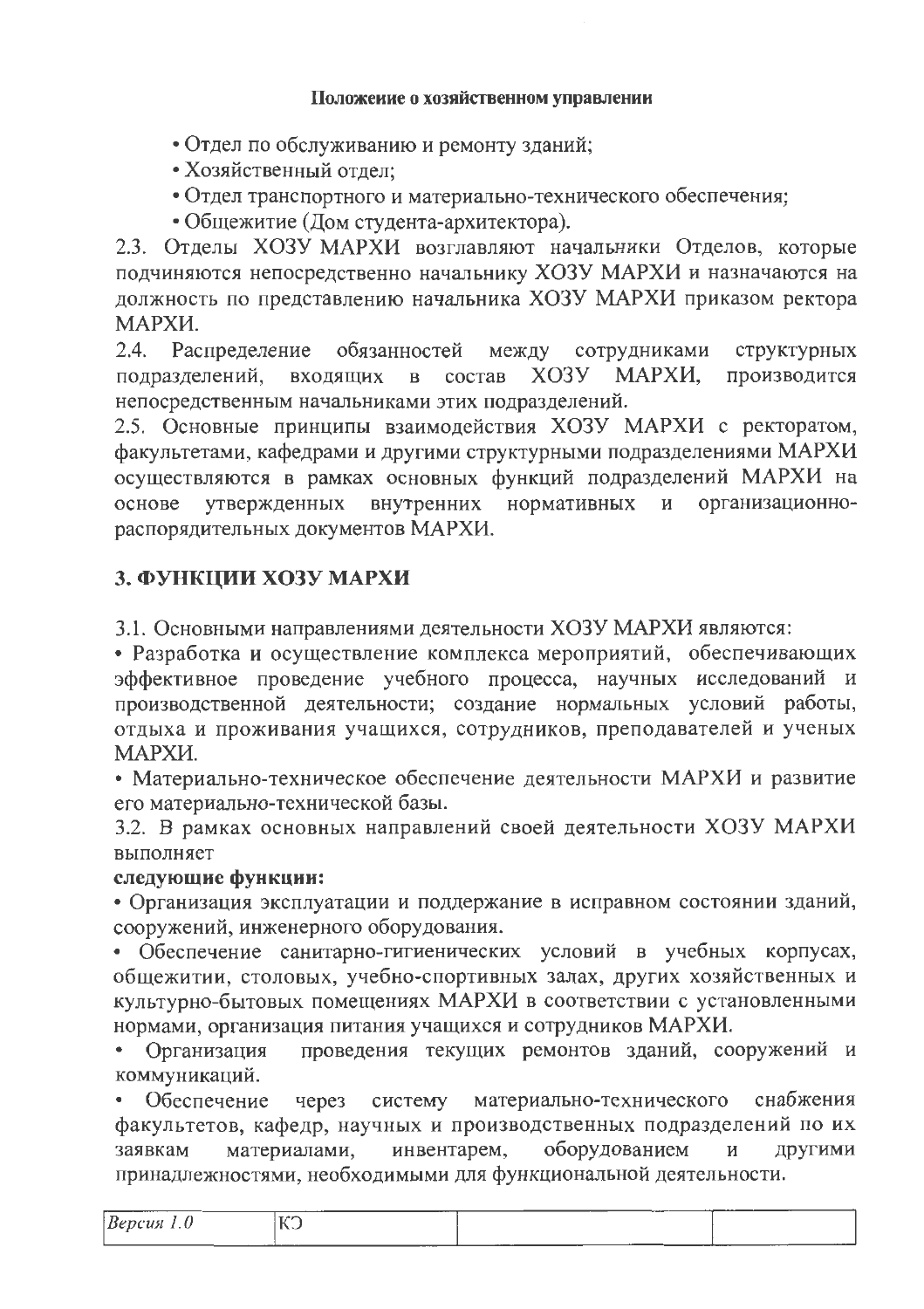• Организация автотранспортной деятельности, обеспечение подразделений МАРХИ автомобильным обслуживанием, осуществление контроля над использованием и эксплуатацией автотранспорта, принадлежащего МАРХИ.

• Организация работы и контроль над соблюдением в МАРХИ правил внутреннего распорядка, режима охраны, требований техники безопасности и противопожарной безопасности в учебно-научной и других видах деятельности, проведение мероприятий по антитерроризму.

• Осуществление контроля над размещением установкой и подключением оборудования на территории МАРХИ.

• Организация перемещению работы  $\Pi$ <sup>o</sup> оборудования  $\mathbf{H}$ ДРУГИХ материальных МАРХИ, реализации ценностей внутри излишнего оборудования и материальных ценностей или их списание, осуществление контроля над списанием материалов.

• Распоряжение пределах  $\mathbf{B}$ своей компетенции бюджетными И внебюджетными финансовыми средствами МАРХИ в соответствии  $\mathbf{C}$ лимитами бюджетных ассигнований и на основании сметы доходов и расходов МАРХИ.

проведение • Организация  $\mathbf{H}$ денежных И материальных зачетов. осуществляемых в государственном порядке по погашению долгов за коммунальные и другие услуги, получение материально-технических ресурсов.

• Планирование и проведение мероприятий по экономии топливноэнергетических и финансовых ресурсов.

### 4. ДОЛЖНОСТНЫЕ ОБЯЗАННОСТИ НАЧАЛЬНИКА ХОЗУ МАРХИ

 $4.1.$ НАЧАЛЬНИК ХОЗУ МАРХИ выполняет следующие должностные обязанности:

• осуществляет непосредственное руководство работой ХОЗУ МАРХИ;

• обеспечивает выполнение Политики и Целей МАРХИ в области качества в рамках своей деятельности;

• соблюдает требования к СМК МАРХИ, предъявляемые к деятельности подразделения;

• организует расстановку кадров ХОЗУ МАРХИ;

• определяет перспективы развития хозяйственных работ в соответствии с основными направлениями деятельности и участвует в подборе кадров;

• участвует в формировании заказов на выполнение работ в соответствии с основными направлениями деятельности управления, по доверенности представляет МАРХИ в государственных учреждениях, общественных и других организациях по вопросам, относящимся к деятельности управления;

• координирует контролирует руководителями выполнение И  $\overline{M}$ 

| ----<br>------<br>$\mu$ epc<br>,,,, | ________<br><b>Construction of the construction</b><br>TAT<br>エイ・ヘ | ----<br>______ |  |
|-------------------------------------|--------------------------------------------------------------------|----------------|--|
|                                     |                                                                    |                |  |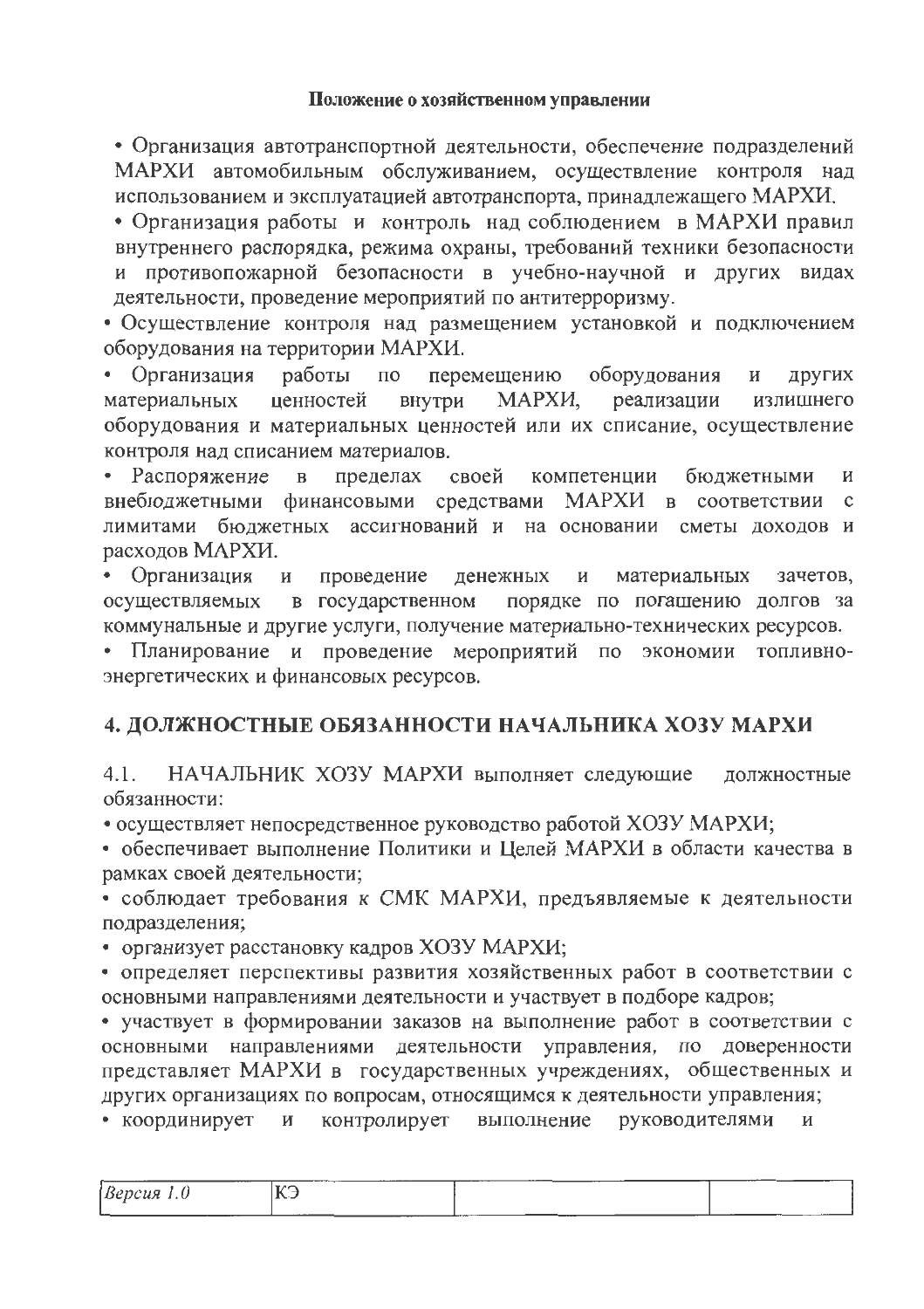исполнителями отдельных видов работ, предусмотренных планом или заключенными договорами, принимает меры к обеспечению эффективной работы управления и рациональной расстановке кадров;

• принимает меры по обеспечению МАРХИ оборудованием, материалами и другими ресурсами и их рациональному использованию;

• обеспечивает сохранность имущества и оборудования, переданного управлению в пользование и содержание закрепленных за управлением помещений в надлежащем порядке, организуя в них экономное расходование тепловой и электрической энергии;

принимает все необходимые меры по охране труда сотрудников  $\bullet$  . управления, по выполнению ими Правил техники безопасности, соблюдению трудовой дисциплины, производственной санитарии, противопожарных мер и Правил внутреннего трудового распорядка МАРХИ;

• осуществляет контроль над состоянием планово-финансовой дисциплины по выполняемым договорам;

обеспечению подразделения оборудованием, принимает меры  $\bf K$ материалами и другими ресурсами и их рациональному использованию;

• осуществляет координацию выполнения работ, предусмотренных планом и заключенными хозяйственными договорами.

## 5. ПОЛНОМОЧИЯ НАЧАЛЬНИКА ХОЗУ МАРХИ

5.1. Для организации выполнения ХОЗУ МАРХИ своих функций начальнику ХОЗУ МАРХИ предоставлены следующие полномочия:

• давать разъяснения, рекомендации и указания работникам подразделений МАРХИ по вопросам, входящим в компетенцию ХОЗУ МАРХИ;

• проводить совещания и участвовать в совещаниях, проводимых в МАРХИ по вопросам, входящим в компетенцию ХОЗУ МАРХИ;

• использовать системы связи и коммуникации, информационную систему МАРХИ, создавать собственные базы данных, организовывать поиск информации, необходимой для принятия решений руководством МАРХИ;

• использовать базы данных других подразделений МАРХИ в установленном порядке в соответствии с задачами, возложенными на ХОЗУ МАРХИ;

• давать указания сотрудникам ХОЗУ МАРХИ по вопросам своей компетенции, осуществлять контроль за их исполнением и требовать предоставления отчетности;

• получать в соответствии с установленным порядком объяснения, справки, документы, сведения, необходимые для исполнения возложенных на него функциональных обязанностей;

• представлять руководству МАРХИ предложения о совершенствовании деятельности ХОЗУ МАРХИ, о применении поощрений или наложении взысканий на подчиненных работников;

| $\sqrt{2}$<br>Вe<br>псия<br>1.0 | ----<br>_______<br>______<br>$T = T$<br>$\sim$ | and the contract of the contract of<br>----<br><b>The Company of the Company's Company's</b><br>_______ | ----- |
|---------------------------------|------------------------------------------------|---------------------------------------------------------------------------------------------------------|-------|
|                                 | ----                                           | _____                                                                                                   |       |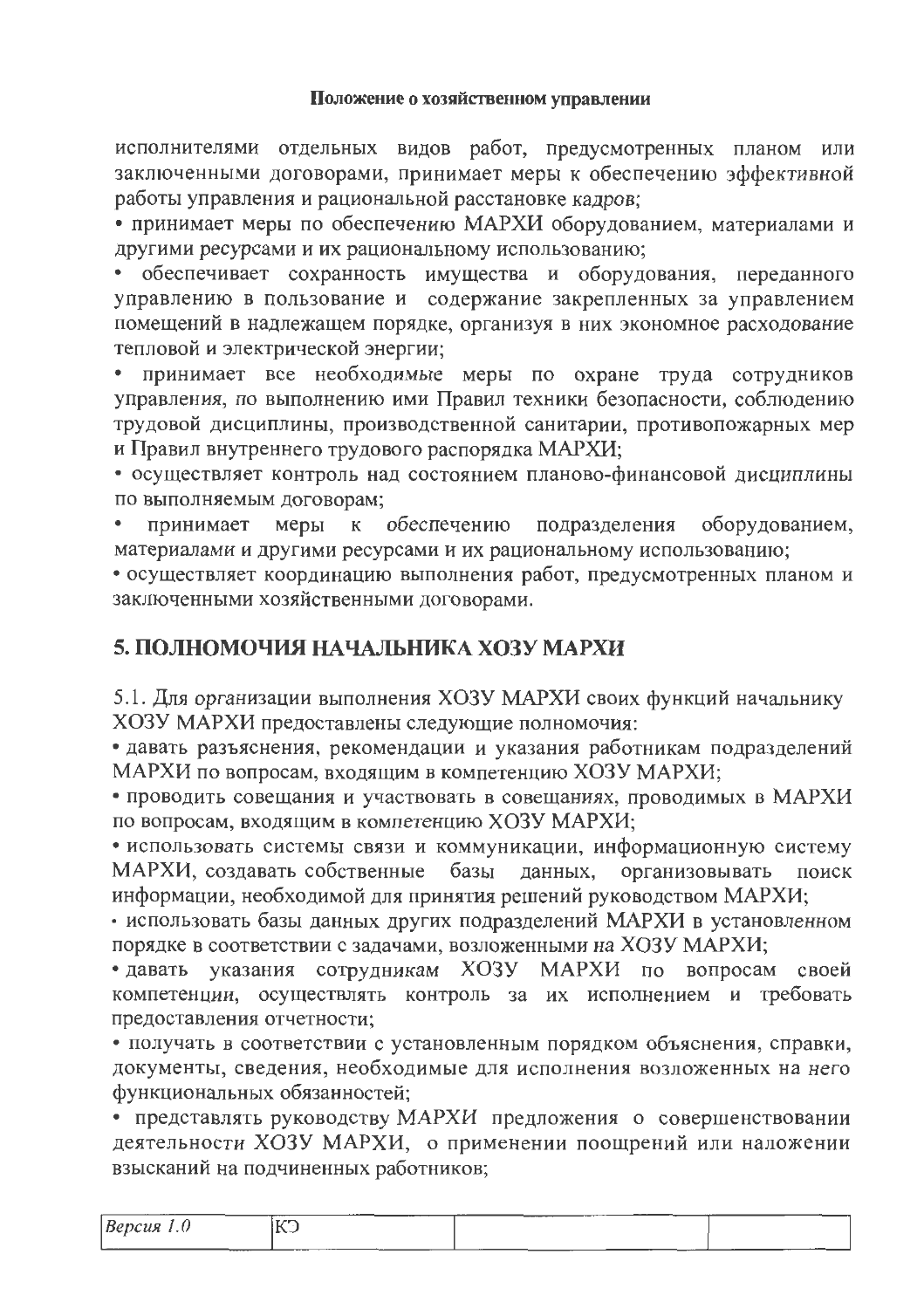• издавать распоряжения по вопросам, входящим в функции ХОЗУ МАРХИ;

• в необходимых случаях, по согласованию с руководством МАРХИ привлекать в установленном порядке специалистов других организаций для консультаций, экспертиз и т.п.;

• утверждать планы работ подразделений ХОЗУ МАРХИ;

• готовить предложения о назначениях на должности сотрудников ХОЗУ МАРХИ, их снятии, поощрении и наказании.

### **6. ОТВЕТСТВЕННОСТЬ**

6.1. Начальник ХОЗУ МАРХИ несет ответственность за:

• неналлежашее исполнение возложенных на ХОЗУ МАРХИ задач и функций;

• необеспечение выполнения Политики и Целей вуза в области качества в рамках своей деятельности;

• несоблюдение требований к СМК МАРХИ, предъявляемые к деятельности подразделения.

• несвоевременность и недостоверность отчетов, сведений и других материалов и документов, подготавливаемых в ХОЗУ МАРХИ;

• нерациональную организацию квалификации, труда, повышение соблюдение дисциплины, безопасности трудовой техники И противопожарной безопасности работниками ХОЗУ МАРХИ;

• организацию в ХОЗУ МАРХИ оперативной и качественной подготовки и исполнения документов, ведение делопроизводства в соответствии с действующими правилами и инструкциями;

• некачественное выполнение своих функций и достижение задач;

несоблюдение действующего законодательства  $P\Phi$ И локальных нормативных актов МАРХИ;

• нерациональное использование ресурсов и экономию средств ХОЗУ МАРХИ.

6.2. Ответственность сотрудников ХОЗУ МАРХИ устанавливается их должностными инструкциями.

### 7. Перечень документов, записей и данных по качеству ХОЗУ

1. Номенклатура дел ХОЗУ.

2. Положение о ХОЗУ.

3. Политика в области качества.

4. Цели в области качества.

5. Должностные инструкции персонала (с разделом об обязанностях в области качества).

| BepcuA 1.0                    | ______<br>КЭ | ---  | ____           |  |
|-------------------------------|--------------|------|----------------|--|
| --------<br><u> Latinanum</u> |              | ---- | ------<br>____ |  |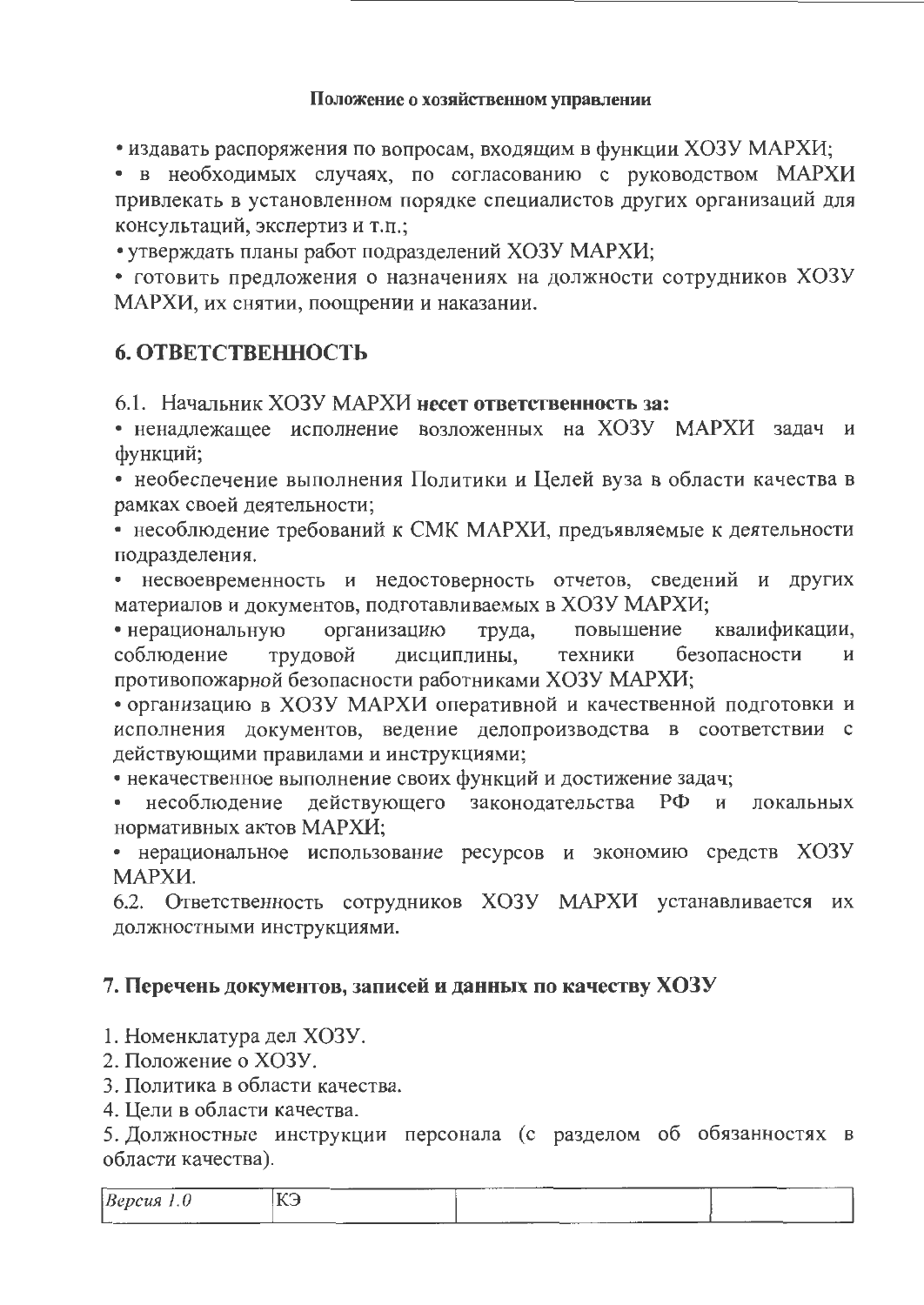#### Положение о хозяйственном управлении

6. Документы по планированию деятельности подразделения (Планы всех видов).

7. Перечень нормативной и технической документации (со сведениями об изменениях) и собственно документация.

8. Перечень видов записей и данных по качеству подразделения и собственно записи и данные.

9. Перечень оборудования.

10. Сведения о ремонтах оборудования, его проверках

11. Перечень средств измерения. Сведения о поверках/калибровках/ аттестации средств измерения/контроля/испытаний.

12. Результаты внутренних и внешних аудитов СМК, проведенных в подразделении, и выполнения корректирующих и предупреждающих действий.

13. Результаты проверок состояния помещений и соответствующего оборудования (энергоснабжение, вентиляция и т.д., при необходимости).

| ______                      | ---<br>__         |      |      | ------ | --- |
|-----------------------------|-------------------|------|------|--------|-----|
| $\beta$ ерсия 1.0<br>______ | TCT<br><br>$\sim$ | ____ | ---- |        |     |